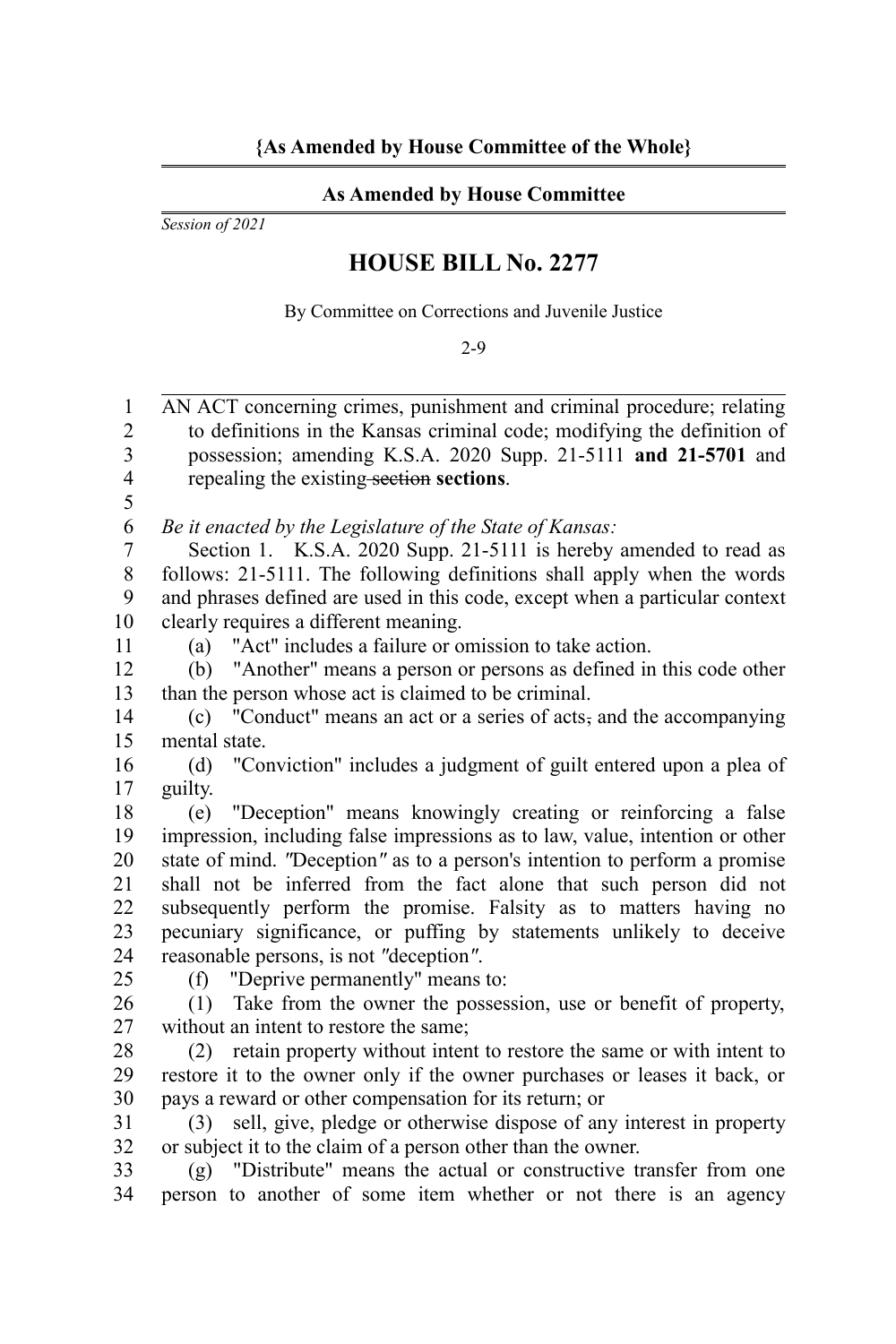relationship. "Distribute" includes, but is not limited to, sale, offer for sale, furnishing, buying for, delivering, giving, or any act that causes or is intended to cause some item to be transferred from one person to another. "Distribute" does not include acts of administering, dispensing or prescribing a controlled substance as authorized by the pharmacy act of the state of Kansas, the uniform controlled substances act, or otherwise authorized by law. 1 2 3 4 5 6 7

8

(h) "DNA" means deoxyribonucleic acid.

(i) "Domestic violence" means an act or threatened act of violence against a person with whom the offender is involved or has been involved in a dating relationship, or an act or threatened act of violence against a family or household member by a family or household member. *"*Domestic violence*"* also includes any other crime committed against a person or against property, or any municipal ordinance violation against a person or against property, when directed against a person with whom the offender is involved or has been involved in a dating relationship or when directed against a family or household member by a family or household member. For the purposes of this definition: 9 10 11 12 13 14 15 16 17 18

(1) "Dating relationship" means a social relationship of a romantic nature. In addition to any other factors the court deems relevant, the trier of fact may consider the following when making a determination of whether a relationship exists or existed: Nature of the relationship, length of time the relationship existed, frequency of interaction between the parties and time since termination of the relationship, if applicable. 19 20 21 22 23 24

(2) "Family or household member" means persons 18 years of age or older who are spouses, former spouses, parents or stepparents and children or stepchildren, and persons who are presently residing together or have resided together in the past, and persons who have a child in common regardless of whether they have been married or have lived together at any time. *"*Family or household member*"* also includes a man and woman if the woman is pregnant and the man is alleged to be the father, regardless of whether they have been married or have lived together at any time. 25 26 27 28 29 30 31 32

(j) "Domestic violence offense" means any crime committed whereby the underlying factual basis includes an act of domestic violence. 33 34

(k) "Dwelling" means a building or portion thereof, a tent, a vehicle or other enclosed space which is used or intended for use as a human habitation, home or residence. 35 36 37

(l) "Expungement" means the sealing of records such that the records are unavailable except to the petitioner and criminal justice agencies as provided by K.S.A. 22-4701 et seq., and amendments thereto, and except as provided in this act. 38 39 40 41

(m) "Firearm" means any weapon designed or having the capacity to propel a projectile by force of an explosion or combustion. 42 43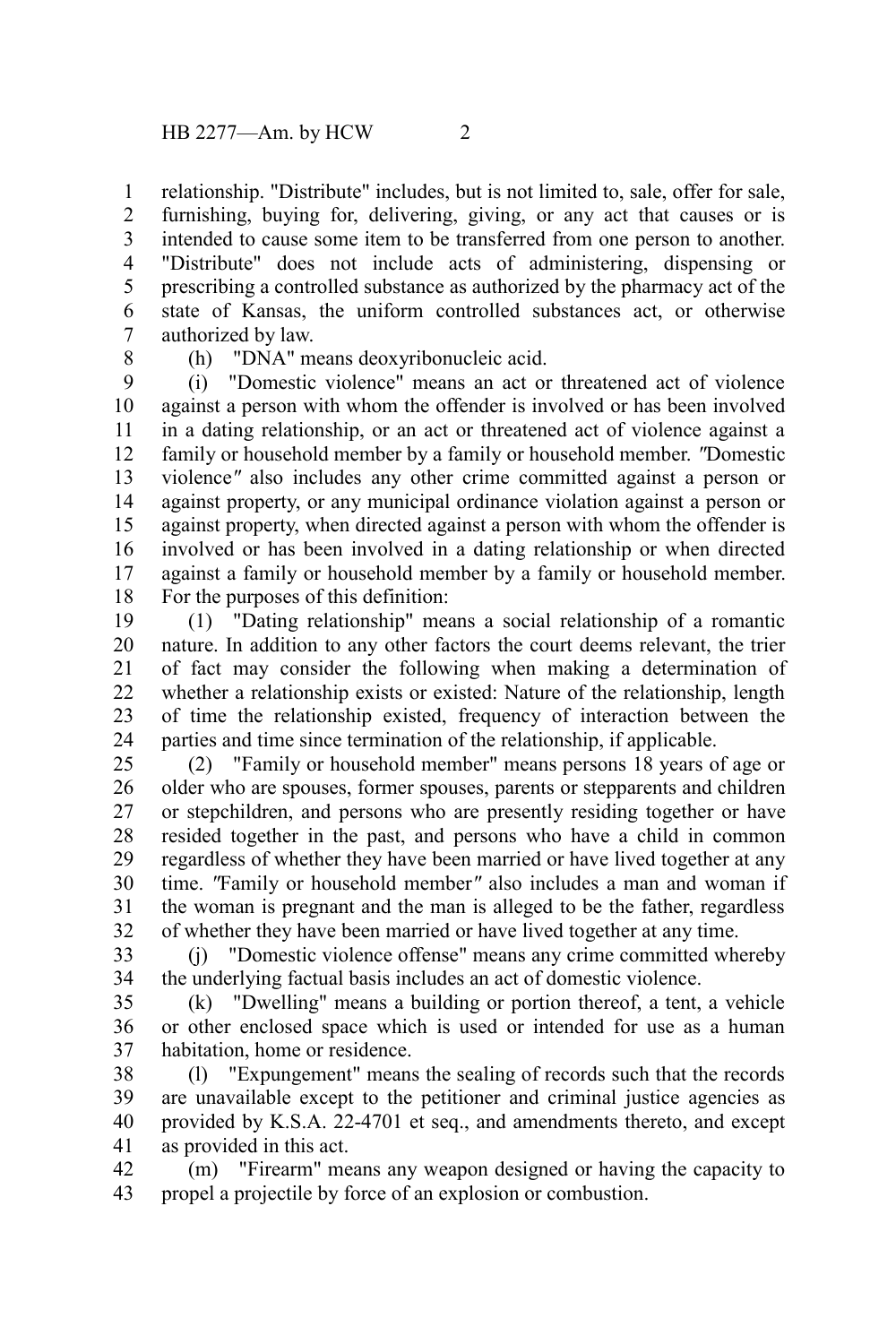(n) "Forcible felony" includes any treason, murder, voluntary manslaughter, rape, robbery, burglary, arson, kidnapping, aggravated battery, aggravated sodomy and any other felony which involves the use or threat of physical force or violence against any person. 1 2 3 4

5

(o) "Intent to defraud" means an intention to deceive another person, and to induce such other person, in reliance upon such deception, to assume, create, transfer, alter or terminate a right, obligation or power with reference to property. 6 7 8

9

25

(p) "Law enforcement officer" means:

(1) Any person who by virtue of such person's office or public employment is vested by law with a duty to maintain public order or to make arrests for crimes, whether that duty extends to all crimes or is limited to specific crimes: 10 11 12 13

(2) any officer of the Kansas department of corrections or, for the purposes of K.S.A. 2020 Supp. 21-5412 and subsection (d) of K.S.A.  $2020$ Supp. 21-5413*(d)*, and amendments thereto, any employee of the Kansas department of corrections; or 14 15 16 17

(3) any university police officer or campus police officer, as defined in K.S.A. 22-2401a, and amendments thereto. 18 19

(q) "Obtain" means to bring about a transfer of interest in or possession of property, whether to the offender or to another. 20 21

(r) "Obtains or exerts control" over property includes, but is not limited to, the taking, carrying away, sale, conveyance, transfer of title to, interest in, or possession of property. 22 23 24

(s) "Owner" means a person who has any interest in property.

(t) "Person" means an individual, public or private corporation, government, partnership, or unincorporated association. 26 27

(u) "Personal property" means goods, chattels, effects, evidences of rights in action and all written instruments by which any pecuniary obligation, or any right or title to property real or personal, shall be created, acknowledged, assigned, transferred, increased, defeated, discharged, or dismissed. 28 29 30 31 32

(v) "Possession" means *knowingly* having joint or exclusive control over an item-with knowledge of or intent to have such control or knowingly keeping some item in a place where the person has some measure of access and right of control. 33 34 35 36

(w) "Property" means anything of value, tangible or intangible, real or personal. 37 38

(x) "Prosecution" means all legal proceedings by which a person's liability for a crime is determined. 39 40

(y) "Prosecutor" means the same as prosecuting attorney in K.S.A. 22-2202, and amendments thereto. 41 42

(z) "Public employee" is a person employed by or acting for the state 43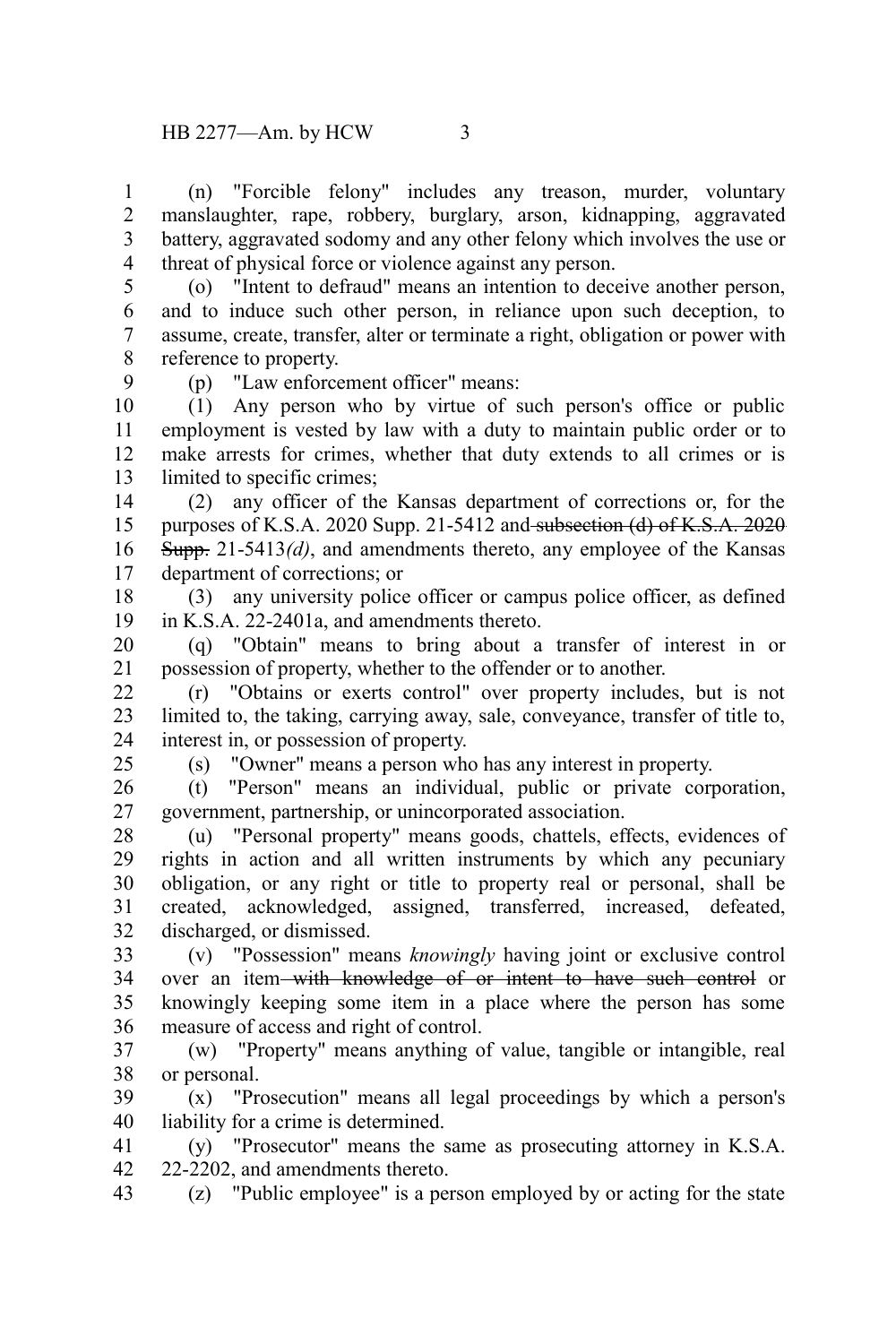or by or for a county, municipality or other subdivision or governmental 1

instrumentality of the state for the purpose of exercising their respective powers and performing their respective duties, and who is not a "public officer." 2 3 4

(aa) "Public officer" includes the following, whether elected or appointed: 5 6

(1) An executive or administrative officer of the state, or a county, municipality or other subdivision or governmental instrumentality of or within the state; 7 8 9

(2) a member of the legislature or of a governing board of a county, municipality, or other subdivision of or within the state; 10 11

(3) a judicial officer, which shall include a judge of the district court, juror, master or any other person appointed by a judge or court to hear or determine a cause or controversy; 12 13 14

(4) a hearing officer, which shall include any person authorized by law or private agreement, to hear or determine a cause or controversy and who is not a judicial officer; 15 16 17

18

(5) a law enforcement officer; and

(6) any other person exercising the functions of a public officer under color of right. 19 20

(bb) "Real property" or "real estate" means every estate, interest, and right in lands, tenements and hereditaments. 21 22

(cc) "Solicit" or "solicitation" means to command, authorize, urge, incite, request or advise another to commit a crime. 23 24

(dd) "State" or "this state" means the state of Kansas and all land and water in respect to which the state of Kansas has either exclusive or concurrent jurisdiction, and the air space above such land and water. "Other state" means any state or territory of the United States, the District of Columbia and the Commonwealth of Puerto Rico. 25 26 27 28 29

(ee) "Stolen property" means property over which control has been obtained by theft. 30 31

(ff) "Threat" means a communicated intent to inflict physical or other harm on any person or on property. 32 33

(gg) "Written instrument" means any paper, document or other instrument containing written or printed matter or the equivalent thereof, used for purposes of reciting, embodying, conveying or recording information, and any money, token, stamp, seal, badge, trademark, or other evidence or symbol of value, right, privilege or identification, which *that* is capable of being used to the advantage or disadvantage of some person. 34 35 36 37 38 39

**Sec. 2. K.S.A. 2020 Supp. 21-5701 is hereby amended to read as follows: 21-5701. As used in K.S.A. 2020 Supp. 21-5701 through 21- 5717, and amendments thereto: (a) "Controlled substance" means any drug, substance or immediate precursor included in any of the** 40 41 42 43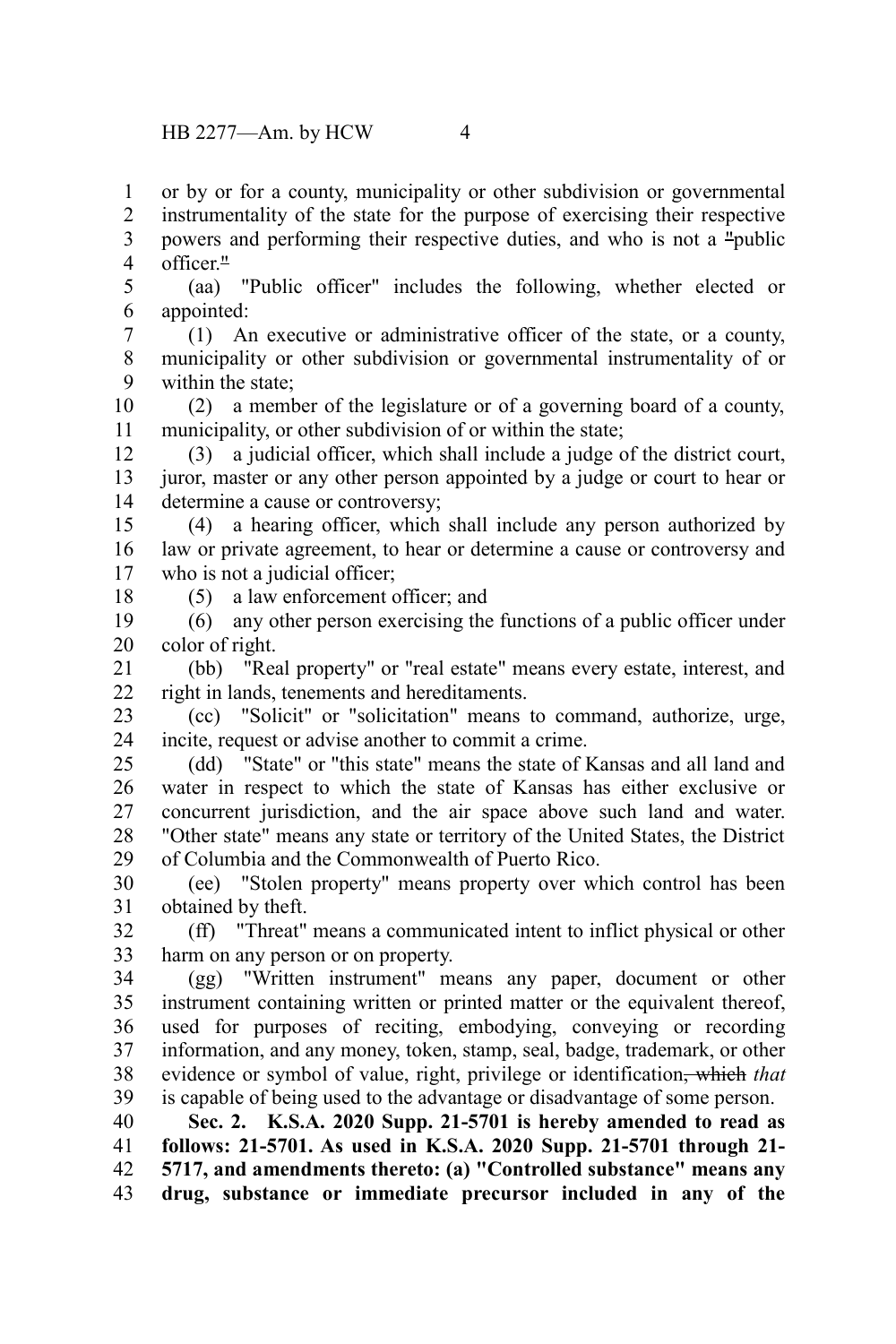**schedules designated in K.S.A. 65-4105, 65-4107, 65-4109, 65-4111 and 65-4113, and amendments thereto.** 1 2

**(b) (1) "Controlled substance analog" means a substance that is intended for human consumption, and at least one of the following:** 3 4

5

**(A) The chemical structure of the substance is substantially similar to the chemical structure of a controlled substance listed in or added to the schedules designated in K.S.A. 65-4105 or 65-4107, and amendments thereto;** 6 7 8

**(B) the substance has a stimulant, depressant or hallucinogenic effect on the central nervous system substantially similar to the stimulant, depressant or hallucinogenic effect on the central nervous system of a controlled substance included in the schedules designated in K.S.A. 65-4105 or 65-4107, and amendments thereto; or** 9 10 11 12 13

**(C) with respect to a particular individual, such individual represents or intends the substance to have a stimulant, depressant or hallucinogenic effect on the central nervous system substantially similar to the stimulant, depressant or hallucinogenic effect on the central nervous system of a controlled substance included in the schedules designated in K.S.A. 65-4105 or 65-4107, and amendments thereto.** 14 15 16 17 18 19 20

21

 $22$ 

**(2) "Controlled substance analog" does not include:**

**(A) A controlled substance;**

**(B) a substance for which there is an approved new drug application; or** 23 24

**(C) a substance with respect to which an exemption is in effect for investigational use by a particular person under section 505 of the federal food, drug, and cosmetic act, 21 U.S.C. § 355, to the extent conduct with respect to the substance is permitted by the exemption.** 25 26 27 28

**(c) "Cultivate" means the planting or promotion of growth of five or more plants that contain or can produce controlled substances.** 29 30

**(d) "Distribute" means the actual, constructive or attempted transfer from one person to another of some item whether or not there is an agency relationship. "Distribute" includes, but is not limited to, sale, offer for sale or any act that causes some item to be transferred from one person to another. "Distribute" does not include acts of administering, dispensing or prescribing a controlled substance as authorized by the pharmacy act of the state of Kansas, the uniform controlled substances act or otherwise authorized by law.** 31 32 33 34 35 36 37 38

39

**(e) "Drug" means:**

**(1) Substances recognized as drugs in the official United States pharmacopeia, official homeopathic pharmacopoeia of the United States or official national formulary or any supplement to any of them;** 40 41 42 43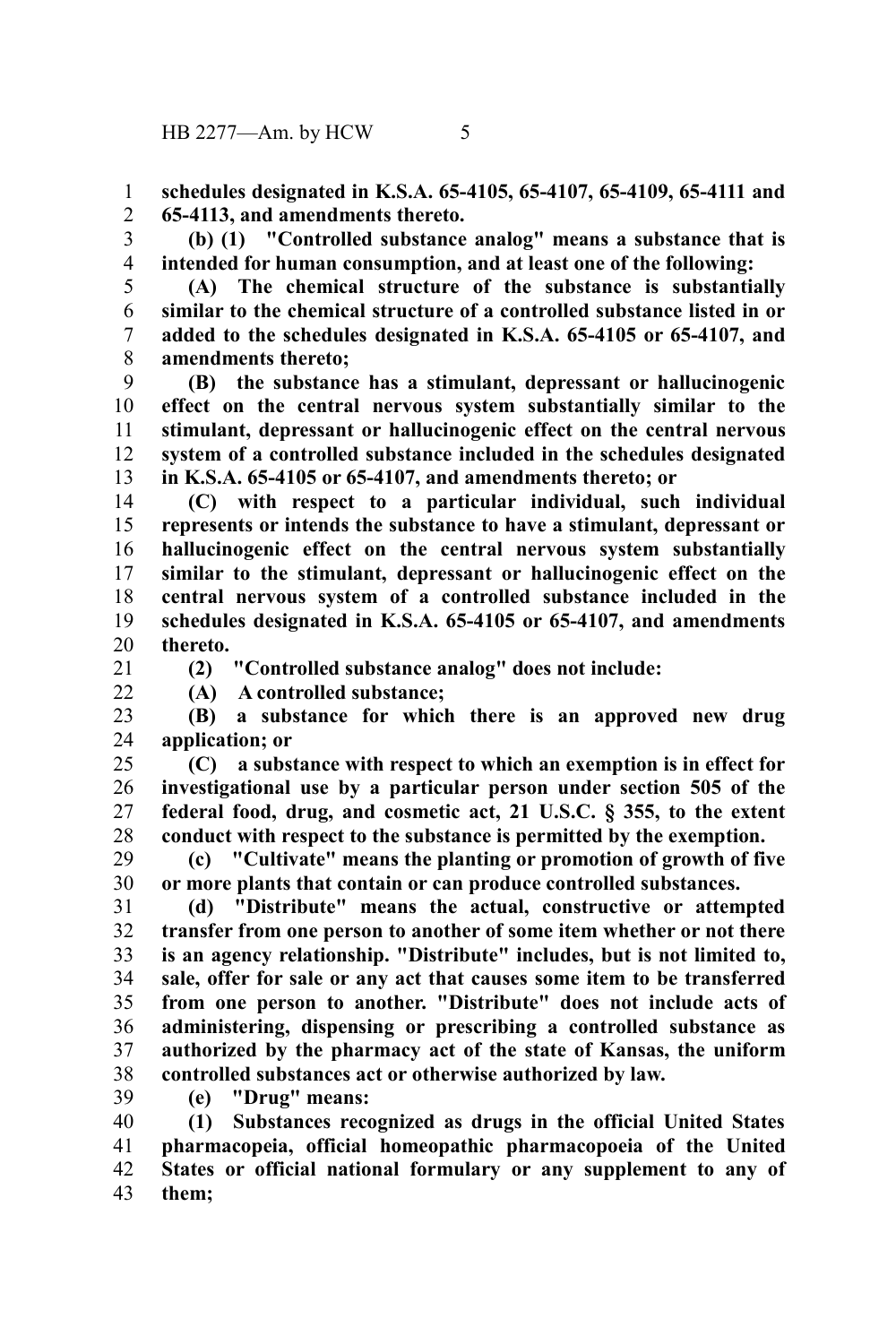**(2) substances intended for use in the diagnosis, cure, mitigation, treatment or prevention of disease in humans or animals;** 1 2

3

**(3) substances, other than food, intended to affect the structure or any function of the body of humans or animals; and** 4

5

**(4) substances intended for use as a component of any article specified in paragraph (1), (2) or (3). It does not include devices or their components, parts or accessories.** 6 7

**(f) "Drug paraphernalia" means all equipment and materials of any kind that are used, or primarily intended or designed for use in planting, propagating, cultivating, growing, harvesting, manufacturing, compounding, converting, producing, processing, preparing, testing, analyzing, packaging, repackaging, storing, containing, concealing, injecting, ingesting, inhaling or otherwise introducing into the human body a controlled substance and in violation of this act. "Drug paraphernalia" shall include, but is not limited to:** 8 9 10 11 12 13 14 15 16

**(1) Kits used or intended for use in planting, propagating, cultivating, growing or harvesting any species of plant that is a controlled substance or from which a controlled substance can be derived;** 17 18 19 20

**(2) kits used or intended for use in manufacturing, compounding, converting, producing, processing or preparing controlled substances;** 21 22

**(3) isomerization devices used or intended for use in increasing the potency of any species of plant that is a controlled substance;** 23 24

**(4) testing equipment used or intended for use in identifying or in analyzing the strength, effectiveness or purity of controlled substances{, excluding fentanyl testing strips};** 25 26 27

**(5) scales and balances used or intended for use in weighing or measuring controlled substances;** 28 29

**(6) diluents and adulterants, including, but not limited to, quinine hydrochloride, mannitol, mannite, dextrose and lactose that are used or intended for use in cutting controlled substances;** 30 31 32

**(7) separation gins and sifters used or intended for use in removing twigs and seeds from or otherwise cleaning or refining marijuana;** 33 34 35

**(8) blenders, bowls, containers, spoons and mixing devices used or intended for use in compounding controlled substances;** 36 37

**(9) capsules, balloons, envelopes, bags and other containers used or intended for use in packaging small quantities of controlled substances;** 38 39 40

**(10) containers and other objects used or intended for use in storing or concealing controlled substances;** 41 42

**(11) hypodermic syringes, needles and other objects used or** 43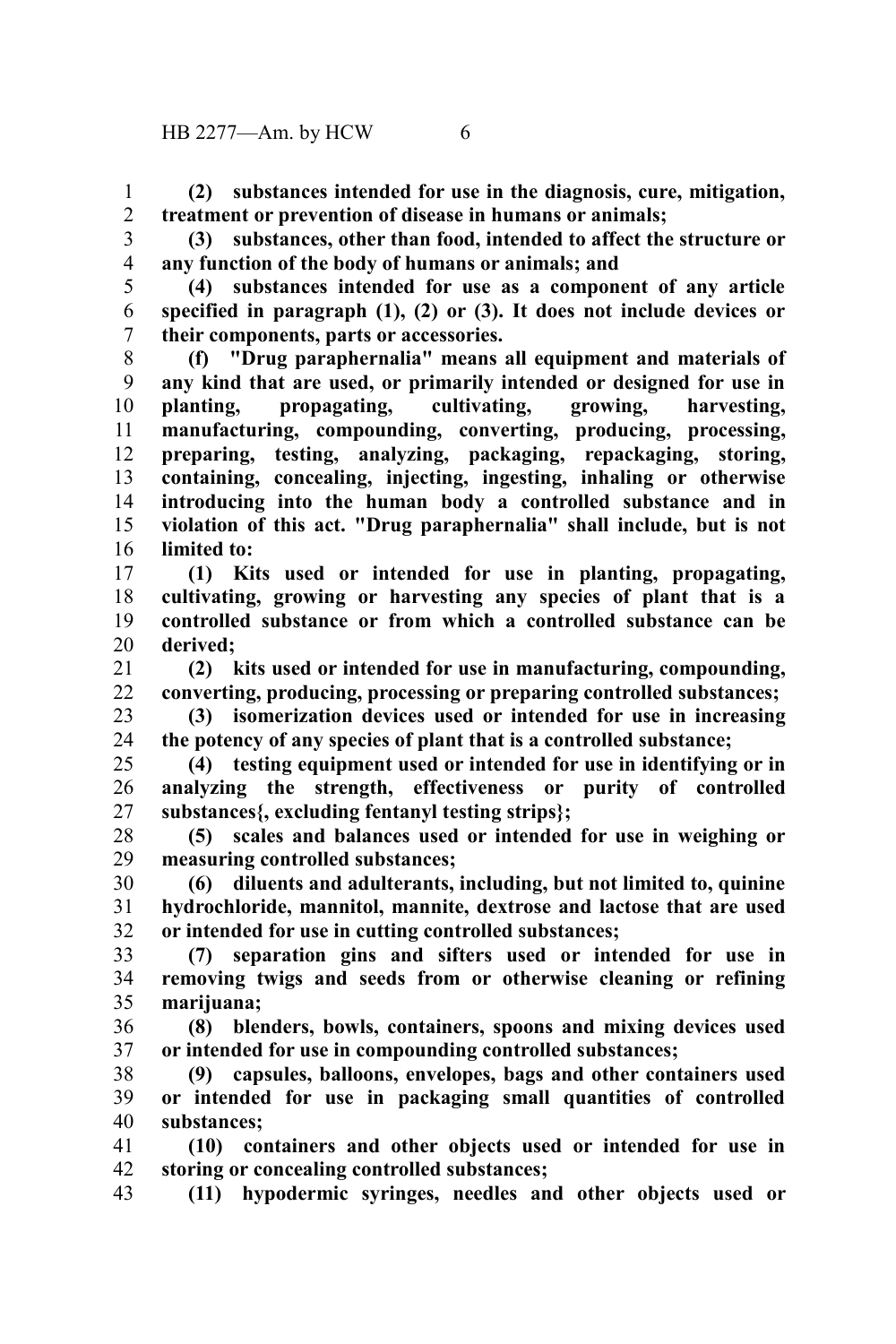**intended for use in parenterally injecting controlled substances into the human body;** 1 2

**(12) objects used or primarily intended or designed for use in ingesting, inhaling or otherwise introducing marijuana, cocaine, hashish, hashish oil, phencyclidine (PCP), methamphetamine or amphetamine into the human body, such as:** 3 4 5 6

**(A) Metal, wooden, acrylic, glass, stone, plastic or ceramic pipes with or without screens, permanent screens, hashish heads or punctured metal bowls;** 7 8 9

**(B) water pipes, bongs or smoking pipes designed to draw smoke through water or another cooling device;** 10 11

**(C) carburetion pipes, glass or other heat resistant tubes or any other device used, intended to be used or designed to be used to cause vaporization of a controlled substance for inhalation;** 12 13 14

15

29

41

**(D) smoking and carburetion masks;**

**(E) roach clips, objects used to hold burning material, such as a marijuana cigarette, that has become too small or too short to be held in the hand;** 16 17 18

**(F) miniature cocaine spoons and cocaine vials;** 19

**(G) chamber smoking pipes;** 20

**(H) carburetor smoking pipes;** 21

**(I) electric smoking pipes;**  $22$ 

**(J) air-driven smoking pipes;** 23

- **(K) chillums;** 24
- **(L) bongs;**  $25$
- **(M) ice pipes or chillers;** 26

**(N) any smoking pipe manufactured to disguise its intended purpose;** 27 28

**(O) wired cigarette papers; or**

**(P) cocaine freebase kits.** 30

**"Drug paraphernalia" shall not include any products, chemicals or materials described in K.S.A. 2020 Supp. 21-5709(a), and amendments thereto.** 31 32 33

**(g) "Immediate precursor" means a substance that the state board of pharmacy has found to be and by rules and regulations designates as being the principal compound commonly used or produced primarily for use and that is an immediate chemical intermediary used or likely to be used in the manufacture of a controlled substance, the control of which is necessary to prevent, curtail or limit manufacture.** 34 35 36 37 38 39 40

**(h) "Isomer" means all enantiomers and diastereomers.**

**(i) "Manufacture" means the production, preparation, propagation, compounding, conversion or processing of a controlled** 42 43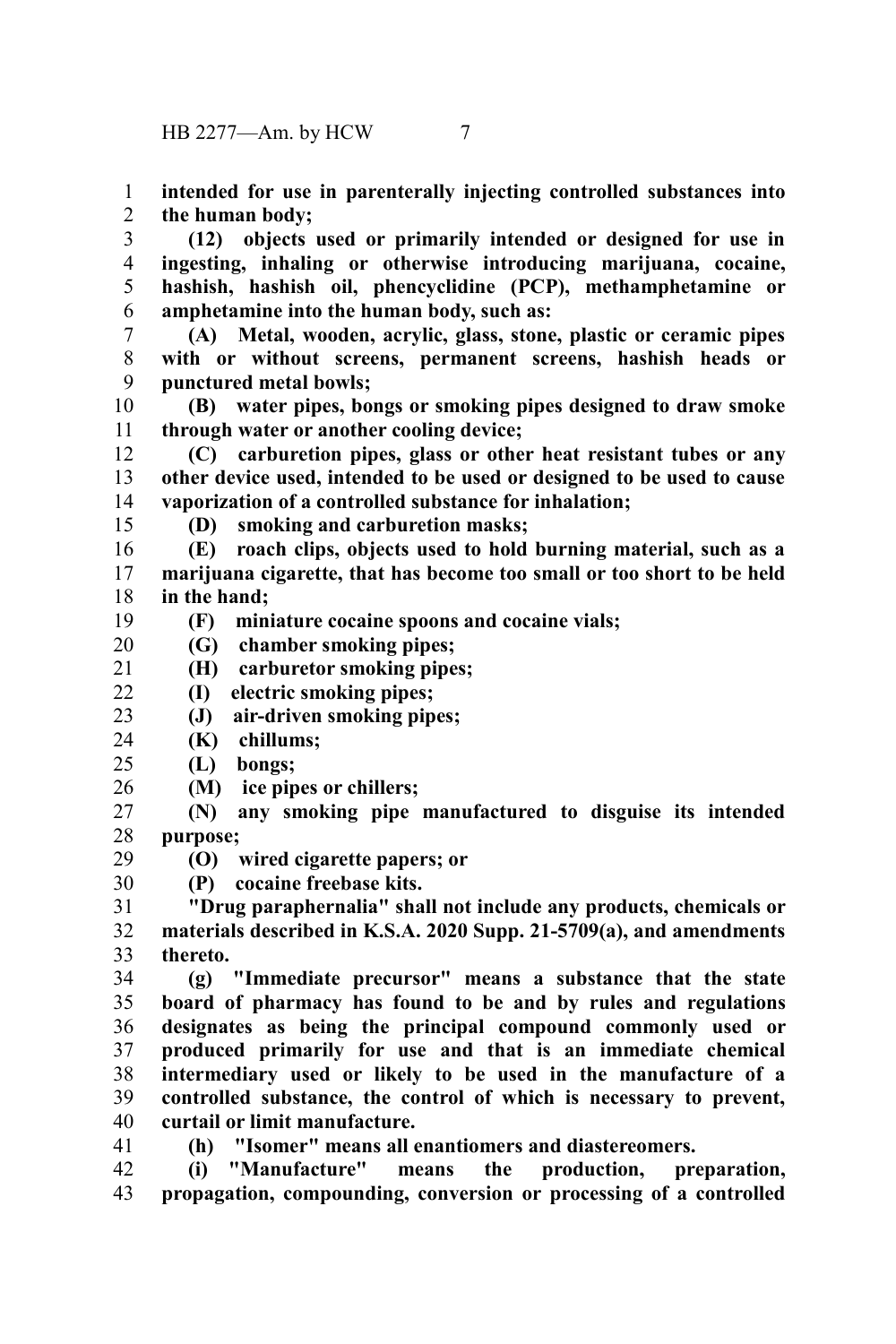**substance either directly or indirectly or by extraction from substances of natural origin or independently by means of chemical synthesis or by a combination of extraction and chemical synthesis. "Manufacture" does not include:** 1 2 3 4

5

**(1) The preparation or compounding of a controlled substance by an individual for the individual's own lawful use or the preparation, compounding, packaging or labeling of a controlled substance:** 6 7

**(A) By a practitioner or the practitioner's agent pursuant to a lawful order of a practitioner as an incident to the practitioner's administering or dispensing of a controlled substance in the course of the practitioner's professional practice; or** 8 9 10 11

**(B) by a practitioner or by the practitioner's authorized agent under such practitioner's supervision for the purpose of or as an incident to research, teaching or chemical analysis or by a pharmacist or medical care facility as an incident to dispensing of a controlled substance; or** 12 13 14 15 16

**(2) the addition of diluents or adulterants, including, but not limited to, quinine hydrochloride, mannitol, mannite, dextrose or lactose that are intended for use in cutting a controlled substance.** 17 18 19

**(j) "Marijuana" means all parts of all varieties of the plant Cannabis whether growing or not, the seeds thereof, the resin extracted from any part of the plant and every compound, manufacture, salt, derivative, mixture or preparation of the plant, its seeds or resin. "Marijuana" does not include: (1) The mature stalks of the plant, fiber produced from the stalks, oil or cake made from the seeds of the plant, any other compound, manufacture, salt, derivative, mixture or preparation of the mature stalks, except the resin extracted therefrom, fiber, oil or cake or the sterilized seed of the plant that is incapable of germination; (2) any substance listed in schedules II through V of the uniform controlled substances act; (3) cannabidiol (other trade name: 2-[(3-methyl-6-(1-methylethenyl)-2-cyclohexen-1 yl]-5-pentyl-1,3-benzenediol); or (4) industrial hemp as defined in K.S.A. 2020 Supp. 2-3901, and amendments thereto, when cultivated, produced, possessed or used for activities authorized by the commercial industrial hemp act.** 20 21 22 23 24 25 26 27 28 29 30 31 32 33 34 35

36

**(k) "Minor" means a person under 18 years of age.**

**(l) "Narcotic drug" means any of the following whether produced directly or indirectly by extraction from substances of vegetable origin or independently by means of chemical synthesis or by a combination of extraction and chemical synthesis:** 37 38 39 40

**(1) Opium and opiate and any salt, compound, derivative or preparation of opium or opiate;** 41 42

**(2) any salt, compound, isomer, derivative or preparation thereof** 43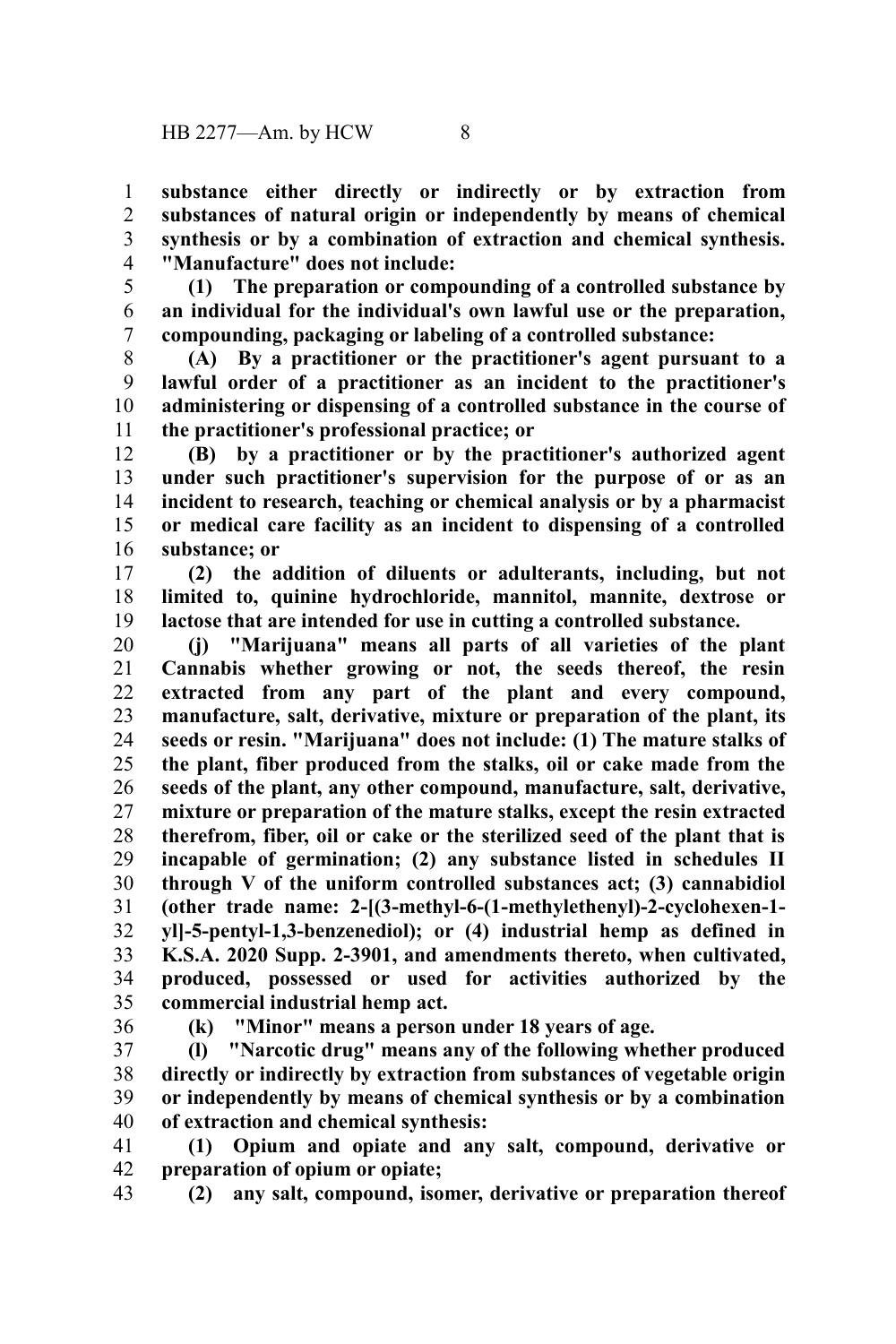**that is chemically equivalent or identical with any of the substances referred to in paragraph (1) but not including the isoquinoline alkaloids of opium;** 1 2 3

4

**(3) opium poppy and poppy straw;**

**(4) coca leaves and any salt, compound, derivative or preparation of coca leaves and any salt, compound, isomer, derivative or preparation thereof that is chemically equivalent or identical with any of these substances, but not including decocainized coca leaves or extractions of coca leaves that do not contain cocaine or ecgonine.** 5 6 7 8 9

**(m) "Opiate" means any substance having an addiction-forming or addiction-sustaining liability similar to morphine or being capable of conversion into a drug having addiction-forming or addictionsustaining liability. "Opiate" does not include, unless specifically designated as controlled under K.S.A. 65-4102, and amendments thereto, the dextrorotatory isomer of 3-methoxy-n-methylmorphinan and its salts (dextromethorphan). "Opiate" does include its racemic and levorotatory forms.** 10 11 12 13 14 15 16 17

**(n) "Opium poppy" means the plant of the species Papaver somniferum l. except its seeds.** 18 19

**(o) "Person" means an individual, corporation, government or governmental subdivision or agency, business trust, estate, trust, partnership, association or any other legal entity.** 20 21 22

**(p) "Poppy straw" means all parts, except the seeds, of the opium poppy, after mowing.** 23 24

**(q)** "Possession" means having joint or exclusive control over an item with knowledge of and intent to have such control or knowingly keeping some item in a place where the person has some measure of access and right of control. 25 26 27 28

(r) **"School property" means property upon which is located a structure used by a unified school district or an accredited nonpublic school for student instruction or attendance or extracurricular activities of pupils enrolled in kindergarten or any of the grades one through 12. This definition shall not be construed as requiring that school be in session or that classes are actually being held at the time of the offense or that children must be present within the structure or on the property during the time of any alleged criminal act. If the structure or property meets the above definition, the actual use of that structure or property at the time alleged shall not be a defense to the crime charged or the sentence imposed.** 29 30 31 32 33 34 35 36 37 38 39

(s)*(r)* **"Simulated controlled substance" means any product that identifies itself by a common name or slang term associated with a controlled substance and that indicates on its label or accompanying promotional material that the product simulates the effect of a** 40 41 42 43